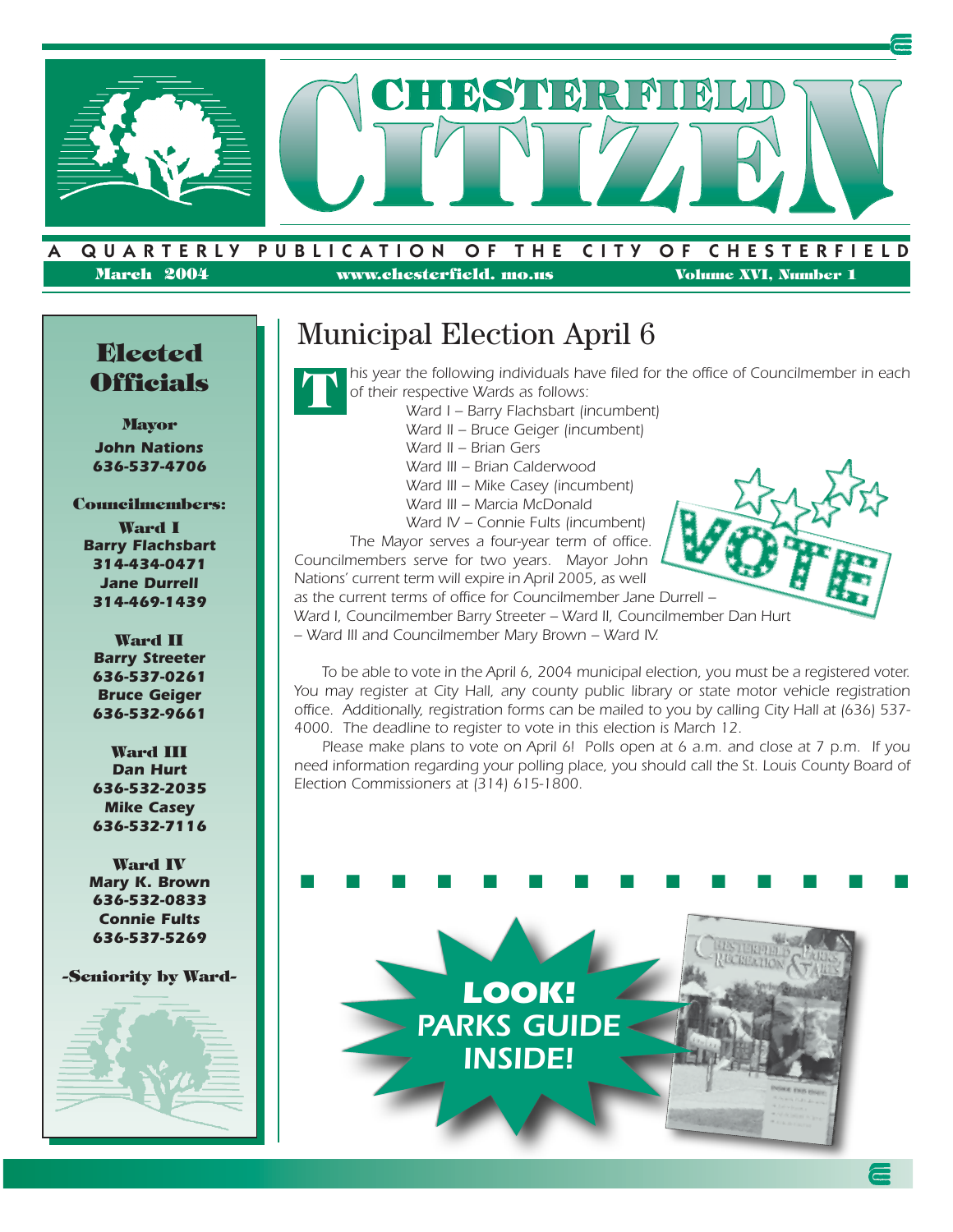### **From the Mayor**

## **2003 In Review.**

*n many ways, 2003 will be remembered as one of the most challenging years for your City government since the City was founded sixteen years ago. Because of these challenges, and, more importantly, our responses to these challenges, I am proud to report to you not only that the overall condition of Chesterfield is strong, but also that there has never been a year when I have been more proud of our performance and the dedication of the men and women who are devoted everyday to delivering quality services to the people of Chesterfield.* **I**

*The economic times in which we have been living have posed challenges to every level of government all across our Country, including here at home in Chesterfield. Governmental revenues have been essentially flat over the past four years during which the demands for municipal services have been constantly on the rise. We are able to meet these financial challenges better than most communities due primarily to two important factors. First, over the years we have adopted and implemented sound budgeting practices to build the financial strength of the City so that we can meet these economic challenges without affecting service levels to the residents. In 2003, we used monies from the Fund Reserves (currently in excess of \$10 million) to sustain service levels, yet our Fund Reserve level at the end of the year will remain in excess of 50% of the anticipated expenses for 2004, which will continue our strong financial position. Secondly, there is an unsurpassed dedication to searching for new ways to enhance our abilities to deliver municipal services. Virtually every day of the year, we are formulating and implementing new policies and practices to enhance performance and productivity so that you receive the most from every dollar spent by your City government. As you will immediately realize, this is not easy. It*

**2**

*takes constant review and evaluation of operations, aggressiveness in pursuing available grants for targeted projects, streamlining processes, a "can do" attitude, and a commitment to make your City government second to none in quality and efficiency. I take this opportunity to commend City Council and staff for their diligence in pursuing excellence in every aspect and at every level of our operation.*

*Regarding our financial condition, the question asked of me more than any other is, "With all of the residential and commercial development in Chesterfield, why are revenues not growing too?" The answer is that the development in Chesterfield does not translate into a direct financial benefit for your City government. Chesterfield is what is known as a "pool city", which means that the general revenue sales taxes collected from sales in Chesterfield are "pooled" with other sales taxes generated around St. Louis County, and then distributed based on the population of the Cities in the St. Louis County "pool". Consequently, the General Fund of the City of Chesterfield benefits proportionally no more from the sales in our City than do the General Funds of other cities in the "pool". Conversely, however, we do share in the general revenue sales taxes generated in other cities in the "pool". If Chesterfield were a "point of sale" city (which means we would collect all of the general revenue sales tax generated within the City; but would not share in the general revenue sales taxes of other cities), Chesterfield would have approximately \$5 million more in general fund revenue. Chesterfield's classification as a "pool" city was established by State law based on the date of the City's incorporation and cannot be changed without a change in the State law. Along with several other cities, Chesterfield unsuccessfully challenged this classification many years ago. Additionally, your City government is not financed by a*

*general revenue real property tax. The only portion of your real estate taxes*



*which goes directly to your City government is \$00.06 per \$100 of assessed valuation for a bond issue in the 1990's. By way of example, a home appraised for tax purposes at \$250,000 will pay less than \$29 in annual real property taxes to the City of Chesterfield. The City is not allowed to collect more with this tax than is required to pay off the bonds supported by the tax and none of the money can be used for general revenue expenditures. The portion of your real property tax paid into this fund represents less than 1% of your total real property tax bill.*

*Despite the challenges we have faced, your City has had a solid year of accomplishments.*

*The chief responsibility of the office of the City Clerk is to be the repository of the official records of the City, but their responsibilities affect many aspects of our operation. In 2003, the office coordinated more than 300 public meetings, processed more than 6,300 pool passes, processed the enrollment for more than 3,900 individuals in parks and recreation programs, and coordinated the development and distribution of the Chesterfield Citizen Newsletter.*

*The Department of Finance and Administration is responsible for all fiscal matters of the City, and also oversees the operation of the Municipal Court, as well as all information systems. It was a year of change in the F&A Department as Jan Hawn, the original F&A Director who had been with the City since 1988, left to take a position with the City of Bellevue, Washington. We have welcomed new F&A Director Jeremy Craig, who brings years of municipal experience to the position, most recently with the City of Creve Coeur. Even though the Department has*

*(cont'd. on page 3)*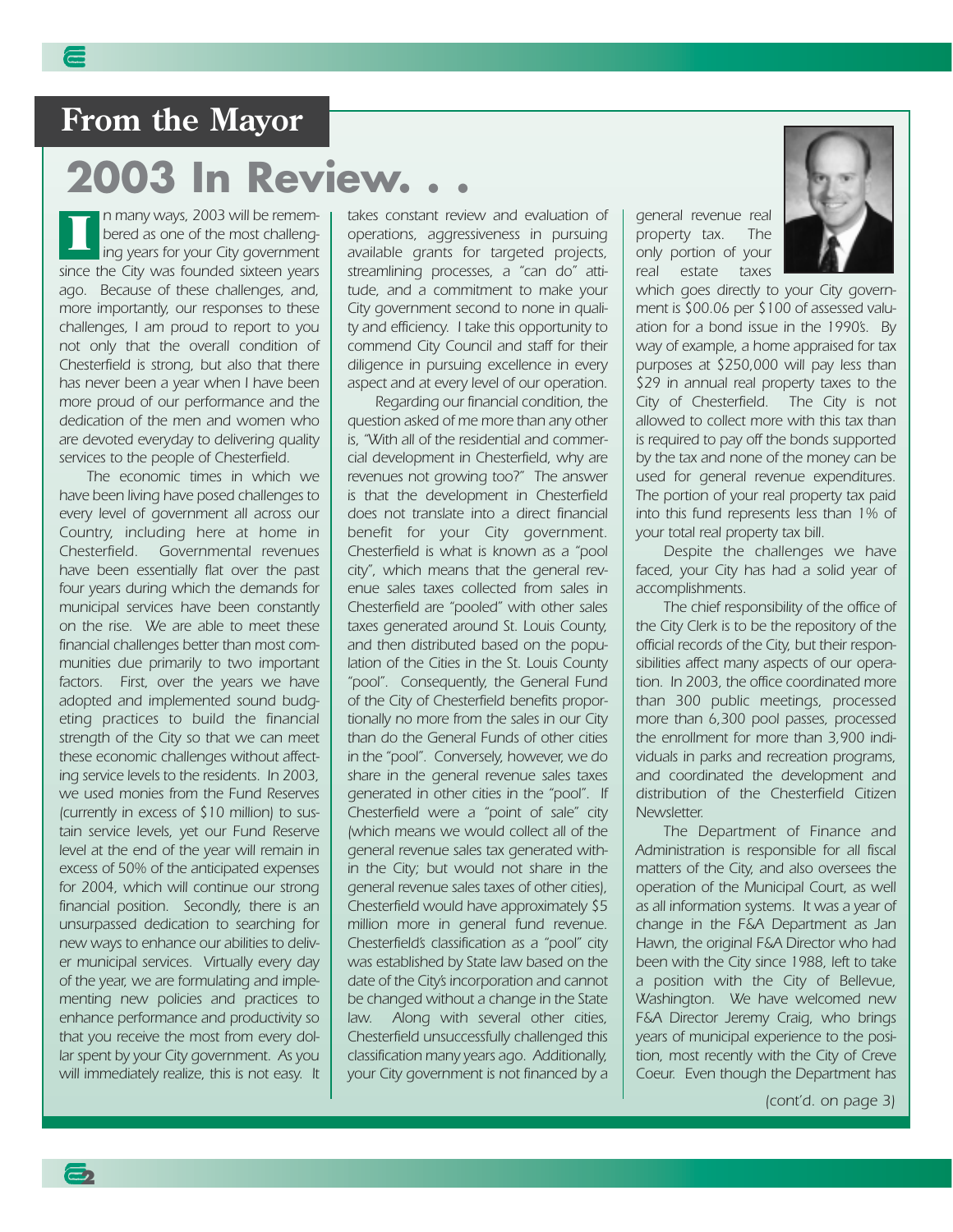### Mayor's Letter *(cont'd. from page 2)*

*many additional demands on its time and resources because of the challenging financial circumstances described earlier, it has maintained its award winning performances by again earning the Certificate of Achievement for Excellence in Financial Reporting, as well as the Distinguished Budget Presentation Award.*

*The Department of Planning has had another demanding year given the nature and pace of development in the City. The Department coordinates the planning and zoning work of the Planning Commission, the Architectural Review Board, Board of Adjustment, Landmark Preservation Commission, the Planning & Zoning Committee of the City Council, and the City Council itself. In 2003, it handled the zoning and oversight for development in the City with an estimated \$140,000,000 in construction costs. It coordinated the work of 21 meetings of the Planning Commission, as well as 26 meetings of various committees of the Commission, all in addition to coordinating the work of 22 City Council meetings and approximately 20 meetings of the Planning & Zoning Committee of City Council. It coordinated the agendas, packets, and staff reports of 8 meetings of the Landmark Preservation Commission, as well as the establishment of 3 properties for nominations for historic district designation. It processed 13 rezoning petitions, 51 site development plans, and responded to 3,442 requests for information from the public. Finally, the Department has been responsible for implementing the new Property Maintenance Code signed into law in 2003.*

*2003 was a year of great accomplishment and pride for our Police Department, which was awarded full International Accreditation through the Commission on Accreditation of Law Enforcement Agencies (CALEA). Only 1 percent of the law enforcement agencies in this country have achieved this honor. The Department received this recognition not only because of its effective policing practices, but also because of the Department's willingness to extend itself into areas and programs that are often overlooked by most law enforcement agencies. For example, our officers receive cultural and sensitivity training on a regular basis and all*

*new employees tour and receive training from the staff of the Holocaust & Learning Museum. To remain in close contact with both adults and young people throughout our community, the Department offers training academies that are geared specifically toward each of these segments of our population. Fostering great concern for our teens the Department ensured that lines of communication remained open between our adolescents and the Chief of Police through the "Adolescent Police Advisory Board." Most importantly, our police officers have done everything in their power to assure the safety of our kids by facilitating ongoing programs such as Drug Abuse Resistance Education (DARE) and Safety Town. The Department assigned officers full time to each of our middle and high schools to ensure a daily police presence and providing a comfortable and secure learning environment for all. Finally, we are extremely proud that the FBI statistics now show that Chesterfield is the safest large city (populations in excess of 40,000) in the State of Missouri.*

*The Public Works Department is responsible for the maintenance and operation of all City property, including streets, sidewalks, parks, and buildings. It is responsible for the maintenance and snow removal on more than 160 miles of City streets, as well as for plan review on many developments around town. An indication of the dedication of our Public Works Department is shown by the many notes, e-mails, and telephone calls I received from residents complimenting the Department's snow removal during the winter of 2002-2003, which turned out to be one of the worst winters in many years. In addition to its ongoing responsibilities regarding streets and sidewalks, in 2003 the Department reviewed 782 separate plans related to developments, evaluated the condition of approximately 80 miles of City streets to maintain the Department's multiyear pavement maintenance and reconstruction plan, completed 80 work orders requiring engineering analysis, supervised the construction of the \$1.9 million Highway 340 Enhancement Project which added 7200 feet of sidewalks and 2900 feet of landscaped medians to that thoroughfare, com-*

*pleted crack sealing on more than 25 miles of streets, supervised the construction of handicap access ramps at 16 intersections along Stabletone and Green Trails Drive, as well as on Appalachian Trail, administered the contracts for the re-construction of River Valley Drive, administered the contracts for the re-construction of Old Baxter Road, administered and inspected the Residential Sanitary Sewer Lateral Repair Program involving 84 sewer lateral lines throughout the City, administered the contract for the design of the Meadowbrook Farm Storm Water Channel project, cooperated in an administrative effort with the Shenandoah Subdivision for the development of a storm water basin plan for certain drainage channels located in the subdivision, bid and administered contracts for the replacement of more than 1500 slabs of sidewalk concrete, through its maintenance division, processed more than 1,700 work orders on various projects throughout the City, received a grant from the Ameren Smart Lights program for the installation of lights on fields at the Chesterfield Valley Athletic Complex (CVAC), hosted the City's 3rd annual Turkey Trot Thanksgiving Day Run involving more than 1600 participants, hosted the American Amateur Youth Baseball World Series at the CVAC, coordinated the activities of more nearly 10,000 hours of usage on the CVAC fields on 220 days throughout the year, oversaw the operation of the Family Aquatic Center which had an attendance of nearly 30,000, and obtained the re-certification of the City as a "Tree City USA".*

*In closing, I will re-assert my pledge to you that your City Council and I will be working to make Chesterfield even better in 2004. Everyday, we will work to have a government which lives up to my "3-R's" of government: Responsible, Responsive, and Representative. Everyday, we will work to make Chesterfield a better place to be.*

*I hope each of you have a happy, healthy, and prosperous 2004.*

flewm Haleacy

*John Nations, Mayor*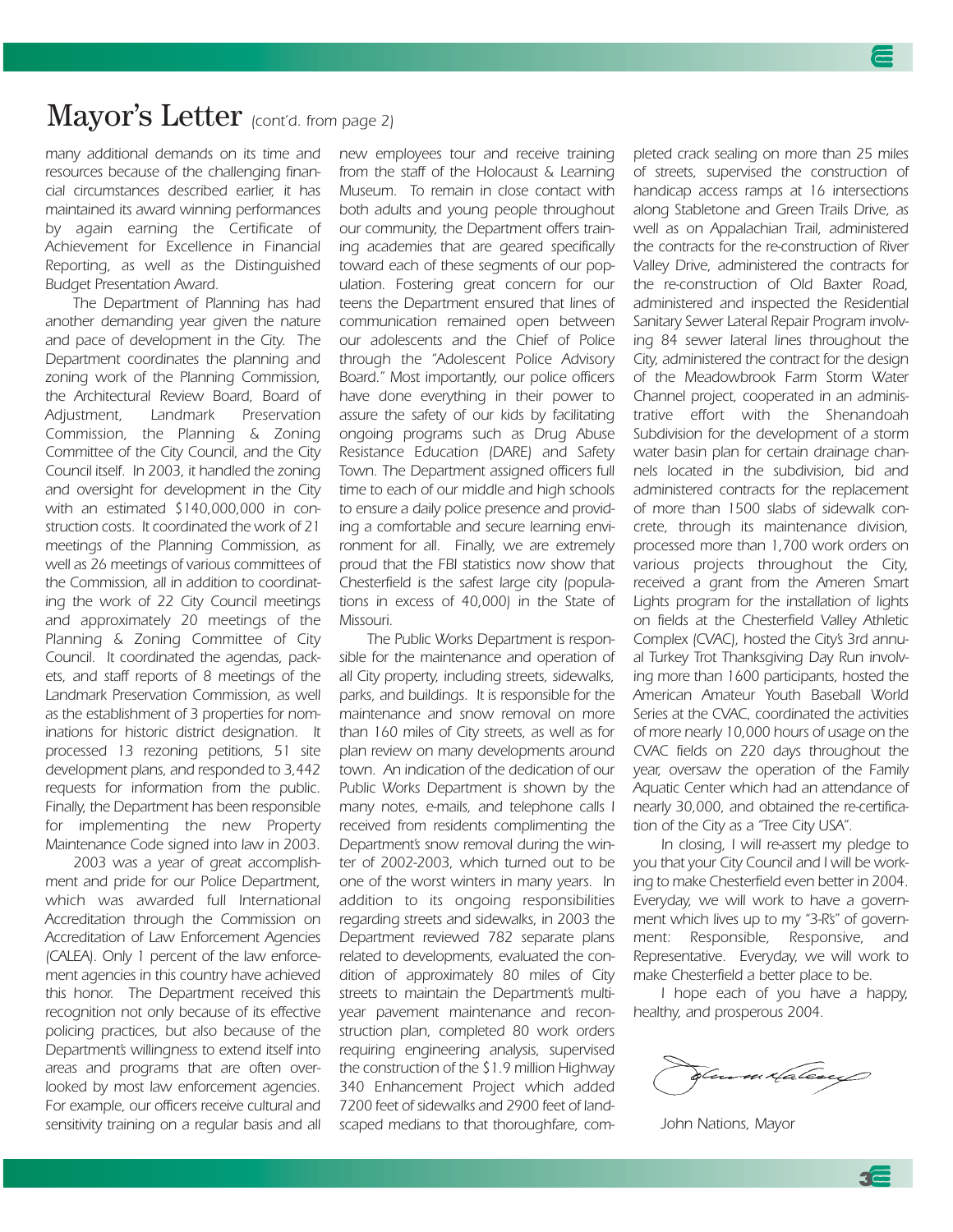### City Council Actions

#### *ORDINANCES* ■ ■ ■ ■ ■

*Prohibits a false declaration of one's name, address and/or driving status when being questioned relative to a violation (January 5, 2004)*

#### *APPOINTMENTS* ■ ■ ■ ■

*Howard Rosen appointed to the Chesterfield Community Development Corporation.*

#### *PROCLAMATIONS* ■ ■ ■

#### *Westfield Shoppingtowns for sponsoring the fund raising event, "Westfield Works Wonders," for Missouri charities.*

*Dominic Raineri for his heroic effort in assisting Chesterfield Police in the apprehension of a robbery suspect.*

*Jerry Right for his inestimable contributions to the entire St. Louis Region.*

*Michael Andrew Chapman, Adam C. Didier, Brian Andrew Hoffman, John Horton, Gregory Walter Jenke, Mark Chrostopher McGavic, Jeffrey Scott Schwartz,Christopher Richard Scheerer, Paul A. Vendt and Bryan Stephen Whitman for having achieved the rank of Eagle Scout.*

*Girl Scout Troop #4380 and Girl Scout Troop #4001 for participating in the Flag Ceremony for City Council meetings.*

**St. Luke's Hospital** for being *recognized as one of the top 100 hospitals in the country for cardiac care.*

**4**

## **Chesterfield Celebrates!**

### The 200th Anniversary of the Lewis and Clark "Corps of Discovery"

*wo hundred years ago the Lewis and Clark "Corps of Discovery" made its way upstream on the Missouri River passing by the area we now call Chesterfield. Native Americans were the only human residents of the area at that time. Legend tells us that the Native Americans watched from the bluffs along the Missouri River as the Lewis and Clark keel boat made its way up the river.* **T**

*The Chesterfield Historical Commission invites you to join in celebrating the 200th Anniversary of the Lewis and Clark "Corps of Discovery." These special programs are designed to be informative and entertaining. All events are free and will be held at City Hall.*

#### *"MEET SACAGAWEA"*

*Wednesday, March 10 at 7:30 p.m.*

*Sacagawea, a Native American woman, traveled with her husband and baby son with the "Corps of Discovery." She was familiar with the territory and she knew the secrets of survival in the harsh wilderness. Authentic Native American artifacts will be on display for viewing before and after the program.*

#### *"U.S. MILITARY AT THE TIME OF LEWIS AND CLARK"*

*Thursday, April 22 at 7:30 p.m.*

*The clothing, weapons, supplies and discipline of the men that participated in the "Corps of Discovery" were all influenced by the US military at the time of Lewis and Clark. Learn about the clothing,*

*guns and punishment of men on the expedition.* 

#### *"THE INFLUENCE OF FRENCH COLONIALISM ON THE CORPS OF DISCOVERY"*

*Wednesday, May 12 at 7:30 p.m. French explorers and fur trappers were a driving force in westward expansion. Learn about the fur trappers and mountain men and how the consumer demand for beaver fur impacted the westward expansion.*

*Funding for these programs is provided by the Chesterfield Historical Commission.* 

*For additional information, please contact Bob or Chris Landram at (636) 733-0495 or email: Bobland2@juno.com. For more information, visit http://www.lewisandclark.state.mo.us/.* 

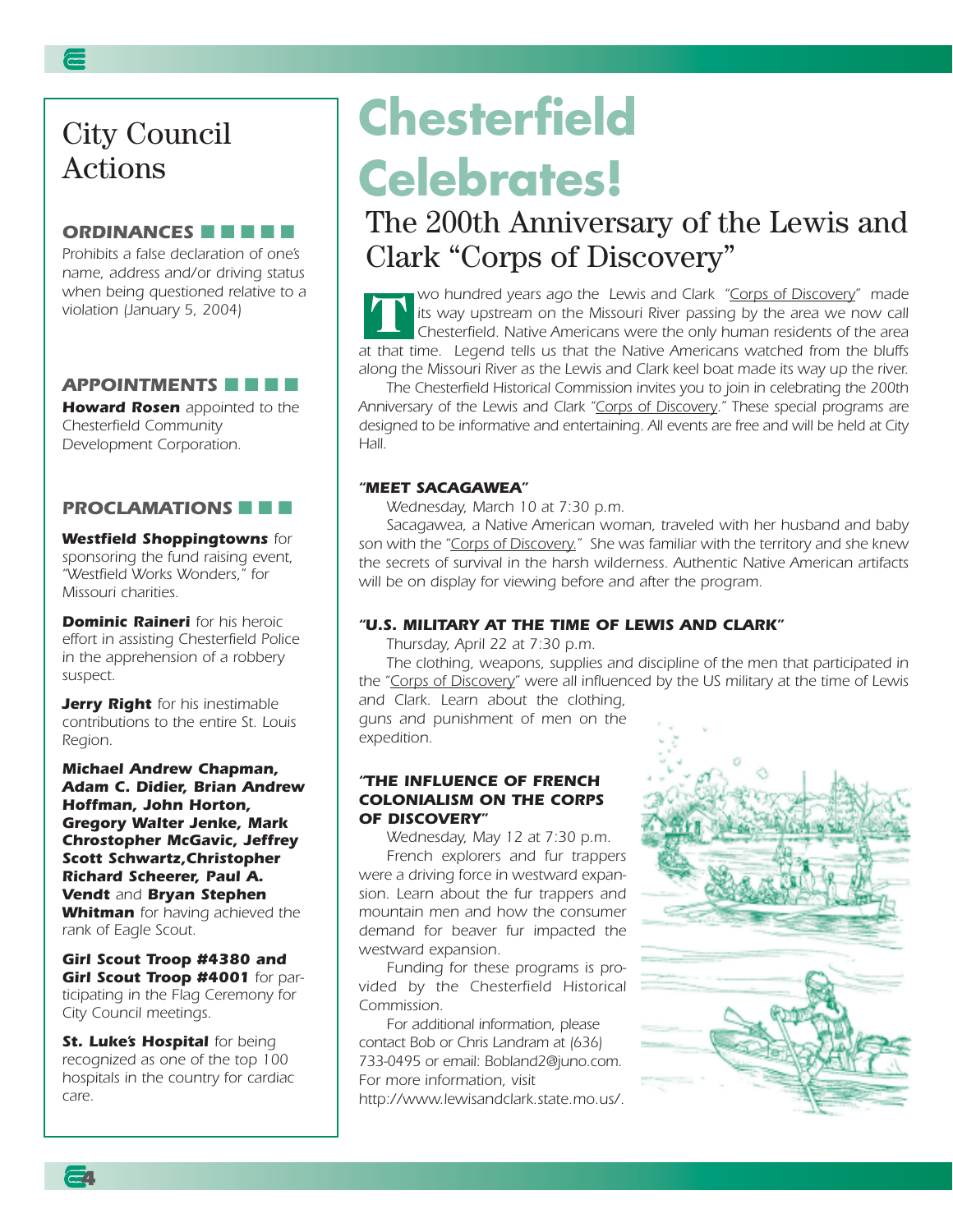#### **MARCH**

- *1 City Council City Hall, 7 p.m.*
- *8 Planning Commission City Hall, 7 p.m.*
- *15 City Council City Hall, 7 p.m.*
- *22 Planning Commission City Hall, 7 p.m.*

#### **APRIL**

- **calendar** *6 Municipal Election Please Vote!*
	- *14 Planning Commission City Hall, 7 p.m.*
	- *19 City Council (Installation of newly-elected officials) City Hall, 7 p.m.*
	- *26 Planning Commission City Hall, 7 p.m.*

#### **MAY**

- *3 City Council City Hall, 7 p.m.*
- *10 Planning Commission City Hall, 7 p.m.*
- *17 City Council City Hall, 7 p.m.*
- *24 Planning Commission City Hall, 7 p.m.*
- *31 City Hall Closed Observation of Memorial Day*

### Safety Town

*he Chesterfield Police Department and the Chesterfield Rotary, in cooperation with the Parkway School District, will be conducting a free nationally-recognized preschool safety program known as "Safety Town."* **T**

*Safety Town, one of the Police Department's most popular programs, utilizes classroom activities, as well as outside, hands-on activities in a miniature Safety Town city. Safety Town is intended for 4, 5 and 6 year olds and utilizes Junior and Senior High School counselors, from area schools, to assist the on-site Police Officers who lead the program.* 

*Safety Town students attend the program for two weeks, two hours per day, either in the morning or afternoon. A total of 204 preschoolers will be able to participate in this year's program. Preference will be given to those children who have NOT previously attended Safety Town and are Chesterfield residents. The sessions will be held at the Parkway Early Childhood Center, 14605 Clayton Road. This year's sessions are:*

- *• Session 1: June 14 June 25 (10 a.m. Noon)*
- *• Session 2: June 14 June 25 (1 3 p.m.)*
- *• Session 3: June 28 July 9 (10 a.m. Noon)*
- *• Session 4: June 28 July 9 (1 3 p.m.)*
- *• Session 5: July 12 July 23 (10 a.m. Noon)*
- *• Session 6: July 12 July 23 (1 3 p.m.)*

*Registration night will be held from 6 – 8 p.m. on Wednesday, April 7 at City Hall in the Council Chambers.*

*NOTE: Selection is on a "first come, first served" basis. For further information contact the Chesterfield Police Community Affairs Division at (636)537-3000.*

### New Art Classes Offered at Chesterfield Arts!

*eady to shake off the winter chills? Looking for something new and creative to do this spring? Check out all of the new art classes being offered at Chesterfield Arts.* **R**

*Chesterfield Arts has moved into a new space near the mall. The facility includes a great exhibition space and a classroom for art classes, workshops, lectures…you name it! The first series of classes has been coordinated in conjunction with COCA and Craft Alliance and are geared for children, teens and adults.*

*Try your hand at a drawing, painting, jewelry or maybe stained glass. We are also offering a special Lunch & Learn Workshop Series on Wednesdays that features a box lunch, lecture and art project. Bring a friend and enjoy a unique day of art.*

*These programs are great for everyone, ages five and up. No previous art experience needed! See the attached flyer for details or call Chesterfield Arts for additional information at (636)-519-1955.*

### Drug Awareness Day at the Mall

*he Chesterfield Drug Abuse Task Force is proud to announce the 12th Annual "Drug Awareness Day." The event will be held from 10 a.m. - 3 p.m. on Saturday, March 6 at Westfield Shoppingtown – Chesterfield. "Drug Awareness Day" introduces kids to healthy recreational activities that will lead them in the direction of a "tobacco, alcohol and drug free life." The event includes performances by many local school and community groups and booths, where information regarding tobacco, alcohol and drug abuse prevention materials for kids and their parents can be obtained. All are welcome to enjoy this event.* **T**

*The mission of the Chesterfield Drug Abuse Task Force is "to identify and implement ways to stop the abuse and illegal use of drugs and alcohol in the Chesterfield area." Residents of Chesterfield who are interested in becoming a member of the Task Force can e-mail tcoleman@chesterfield.mo.us*

**5**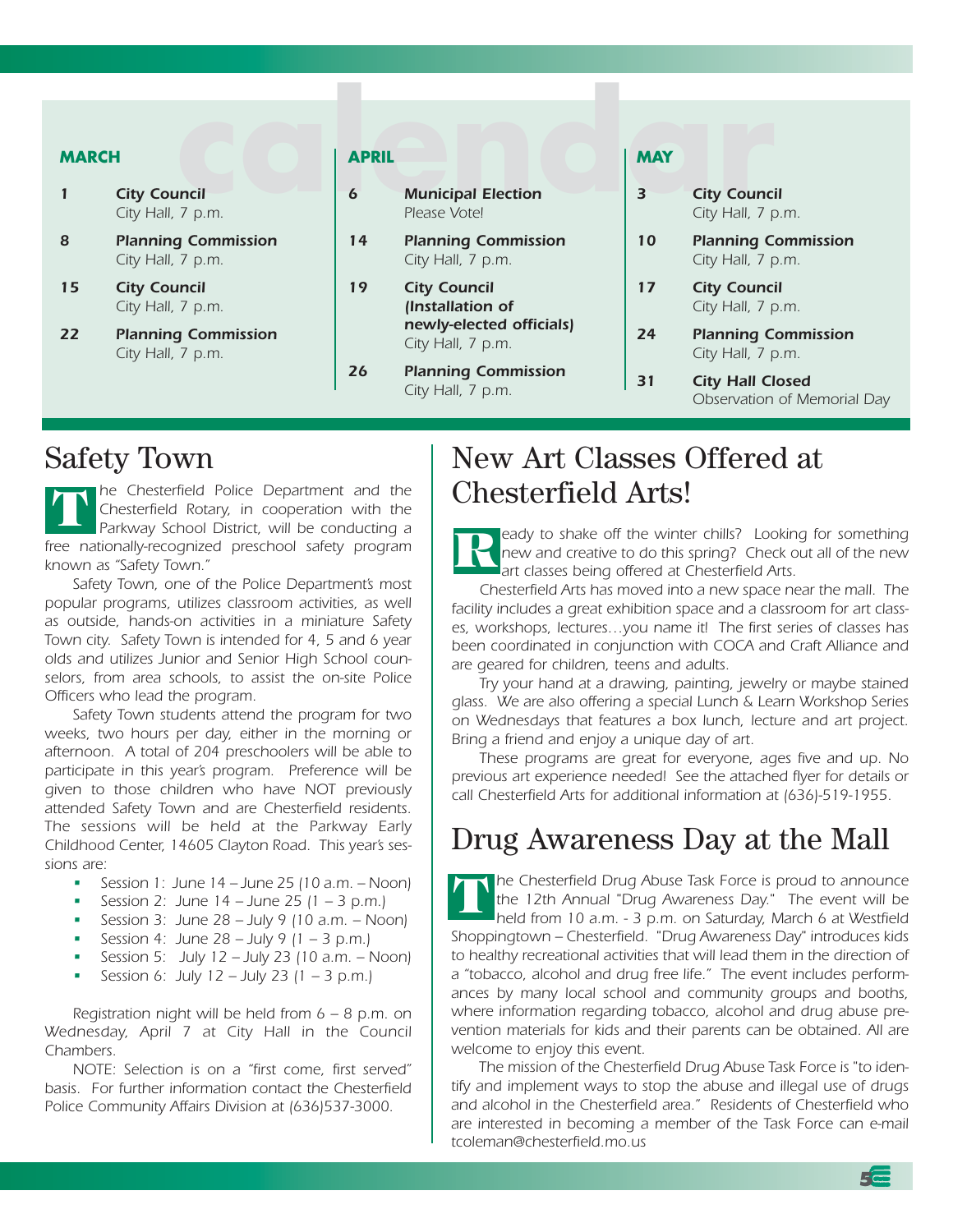### 13th Annual Tree/Earth/Arbor Day – "Families on the Prairie"

*ctivities will take place from 9 a.m. - noon on Saturday, April 24 at Central Park. In order to achieve "National Wildlife Federation Certification" for the community, it is important that residents participate in establishing backyard habitat gardens. Those who attend this event are eligible to obtain, on a first-come/first-served basis, free trees, items that will help to establish native bird/butterfly backyard habitats and recycled-plastic backyard composters.* **A**

*"Families on the Prairie Day" is an event celebrating conservation and has been scheduled from 10 a.m. noon on Saturday, May 15 at Faust Park. Activities for the entire family will be available, including the opportunity to observe natural bird and butterfly habitats, "Grow Native" demonstrations and ideas for tall grass prairies and native gardens for residents' own back yards. Events are held rain or shine, so please plan accordingly.*

### 2004 Spring Recycle Drive/Telephone Book Recycling

*ince 1996, the City has sponsored recycling drives. The Citizens Committee for the Environment (CCE) urges everyone to bring magazines, catalogs, cardboard, chipboard, and textiles to this next event, scheduled for April 17 -25, at the Schnucks Hilltown Village Center (Olive Blvd.) and the Dierbergs Market Place (Clarkson Road).* **S**

*Telephone books ONLY may be brought to City Hall and Barron Communications, Inc., 253 Chesterfield Industrial Blvd., March 8 – April 11.* 

### Community Emergency Response Teams (CERT) Programs

*he Chesterfield Police and the Monarch Fire Protection District will co-host 24-hour Community Emergency Response Team (CERT) training programs.*  **T**

*During this time of increased emphasis on homeland security, CERT has provided an avenue for citizens to better prepare themselves for emergency circumstances that may arise within the community.*

*CERT is about readiness, people helping people, rescuer safety, and doing the most good for the greatest number. Through this training, citizens will be equipped to manage utilities, extinguish small fires, provide basic medical aid and preserve the lives of their neighbors and co-workers.* 

*The next CERT training sessions have been scheduled from 1 – 5 p.m. on Wednesdays beginning April 28 – June 2. For CERT registration information, please call Police Capt. Graham Burnley at (636)-537-3000 or e-mail him at gburnley@chesterfield.mo.us. Information is also available on the City's website www.chesterfield.mo.us.*

### Citizens Police Academy

*he Chesterfield Police Department will host the Citizens Police Academy, beginning March 25. There will be two (2) one-hour classes, each Thursday evening from 7 – 9 p.m. for ten weeks. The Academy graduation will be on May 27. This program gives interested persons an overview of the Police Department's operation and is designed to accommodate anyone over the age of twenty-one.*  **T**

*An application can be downloaded from the City's web site (www.chesterfield.mo.us) or picked up at the Police Department. Applications need to be returned no later than March 12. For more information contact Sgt. Steve Rainy at (636)-537-3000.*

### Chesterfield Beautification Awards

*he Chesterfield Beautification Committee, in an on-going effort to preserve and enhance the beauty of the City, is pleased to announce the fifth Chesterfield Beautification Committee Award competition. This honor will be given to three neighborhood entrances, three small commercial businesses and three large commercial* **T**

**6**

*businesses based on outstanding design, display, maintenance, seasonal color and texture.*

■ ■ ■ ■ ■ ■ ■ ■ ■ ■ ■ ■ ■ ■ ■ ■ ■ ■ ■ ■ ■ ■ ■ ■ ■

*Let the Beautification Committee know which businesses and subdivisions you find attractive by responding with a nomination for an award. These awards will be presented at a City Council meeting in August, followed by photos in the*

*Chesterfield Journal and on the City's web site. Deadline for nominations is June 1. Applications are available at City Hall or by calling Kay Folsom at (636)-532-2503. This award program was established with the goal in mind of making Chesterfield a more beautiful and livable place in which to reside.*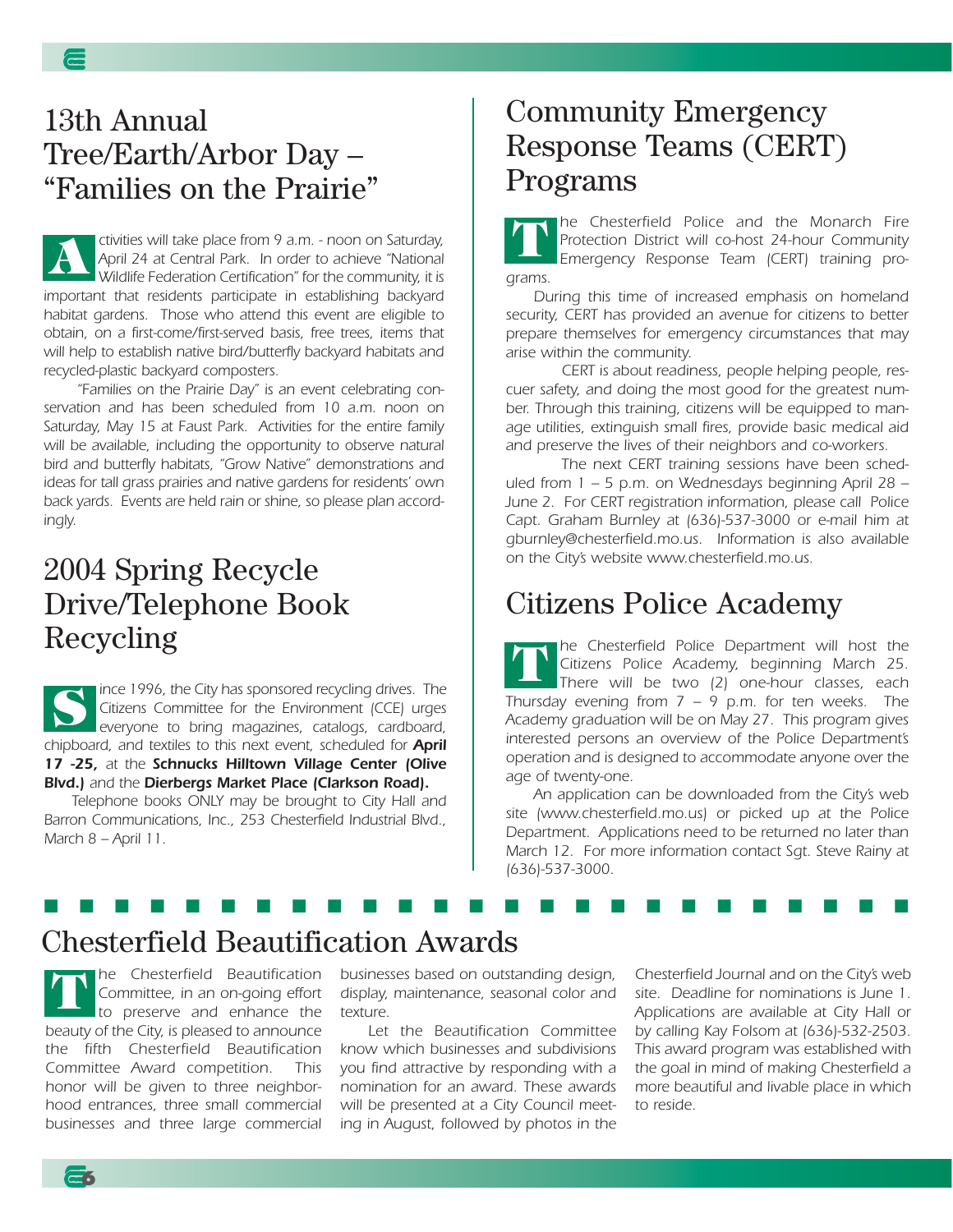# **Park and Recreation Updates**

*he Chesterfield Park, Recreation and Arts Division has made a couple of changes and additions for the 2004 swim season. As the result of a \$200,000 grant from the Missouri Municipal League's St. Louis County Parks* **T**

*Municipal Grant Commission, the Division will be adding a "Splash Playground" to the Chesterfield Family Aquatic Park. A Splash Playground is a splash pad from which water shoots from water features installed within the splash pad. The splash pad is a zero depth entry pool. Water features are located above and below the ground.* 

*In addition, the Division has discontinued Resident I.D's. Now, you only have to present your DRIVER'S LICENSE when receiving a season pass or you may show your drivers license at the front gate of the Family Aquatic Park in order to receive the resident rate.*

### Show Business In Chesterfield!

*here's no business like show business and there's no school like the STAGES Performing Arts Academy! Opening March 15 at 444 Chesterfield Center Drive (in the former Casa Gallardo building across from Chesterfield Mall), the Academy will feature a unique year-round curriculum for ages 3 to adult in the musical theatre disciplines – voice, dance and drama. The facility will boast several dance, acting and vocal studios, male and female locker rooms, and a green room. Classes will range from "Movin' To The Beat", an introduction to dance and rhythm for the pre-school crowd, to "The Best of Broadway", a four-week musical theatre intensive workshop for 9 to 18 year olds. Instruction for all experience levels in acting, voice, and jazz, ballet and tap dance will also be offered. For more information about the STAGES Performing Arts Academy call (314) 821-2412.* **T**

> *The school will ultimately be part of the STAGES ST. LOUIS Performing Arts Center and Academy slated to open in late 2006 at the corner of Highway 40 and Chesterfield Parkway West.*

> *STAGES ST. LOUIS is a non-profit, professional company currently in its 18th season of presenting classic musical theatre. The 2004 season will feature "Gypsy" (May 28-June 27), "The Sound of Music" (July 16-August 15), and "Camelot" (September 3-October 3). For tickets or more information call (314) 821-2407.*

### What's Happening?

*ften times City Officials and City Staff are asked questions as to the type of development going in a particular area, when residents see land being cleared and foundations being dug. In an attempt to answer these questions and to keep the residents "up to speed" as to what is being developed in the City, this article will appear in each issue of the Chesterfield Citizen newsletter, when there is development news to report. The following businesses were recently approved and may already be in operation. These projects, among others, can be found on the City's website www.chesterfield.mo.us.* **O**

> *Pottery Direct Retail Chesterfield Airport Rd./Baxter Rd.*

*Saltwater Cowboy Restaurant Long Rd./Wildhorse Creek Rd.*

*Sheridan's Ice Cream Parlor Drive-thru Olive Blvd./Chesterfield Pkwy.* 

*Kemp Automobile Museum Museum Chesterfield Airport Rd./ Chesterfield Commons Dr.*

*Modern Homes by Dolnick Retail Chesterfield Airport Rd./ Public Works Dr.*

**7**